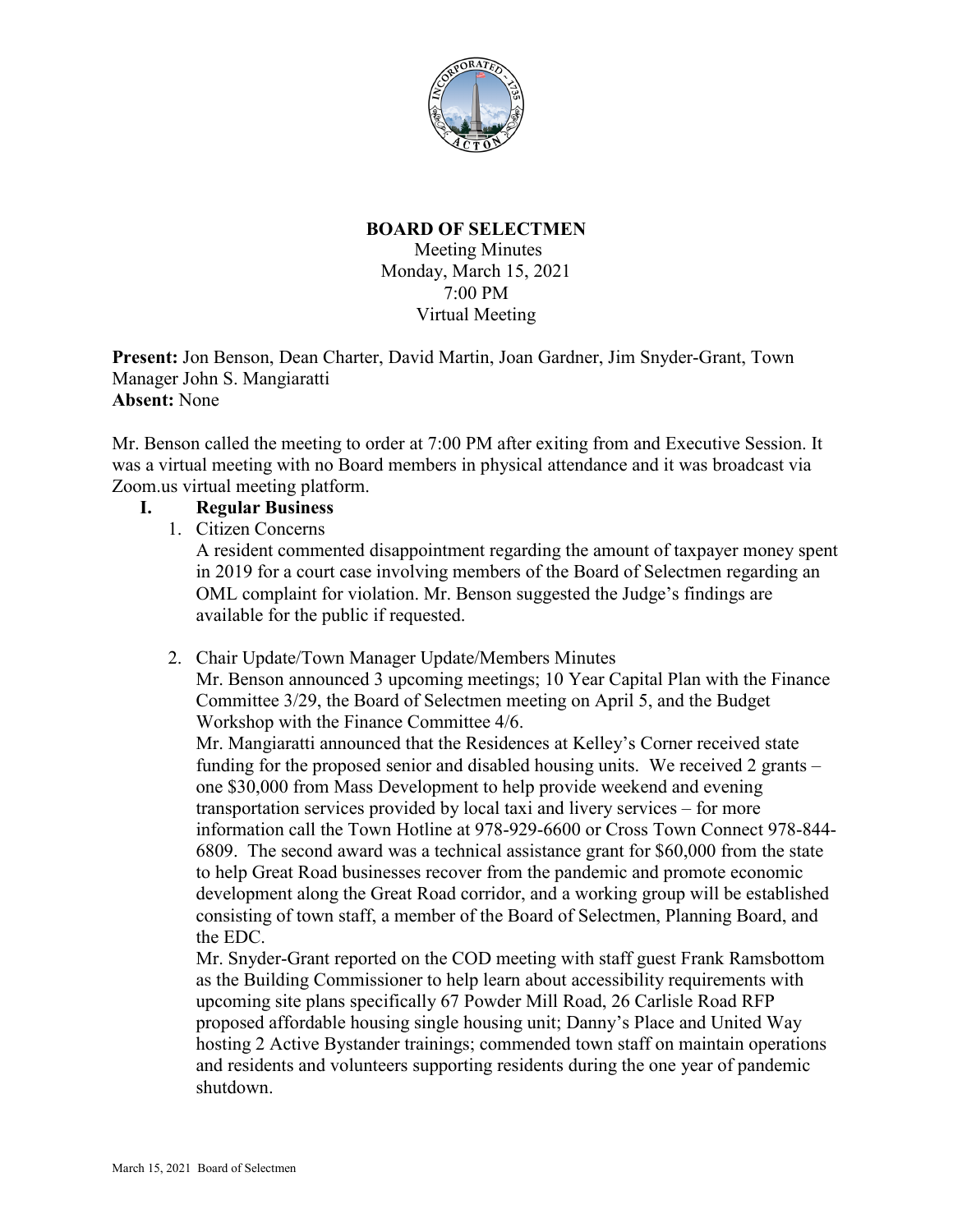

Mr. Martin noted the school district is transitioning back to in-person learning, school building project is concerned where to bring in utilities since there was ledge found – similar to digging for the septic system, and there is a concern that some blasting may have to commence – they are reaching out to the neighbors.

## **II. New/Special Business**

**3.** SPSP #09/28/2020-480, 67 Powder Mill Road

Mr. Benson read the updated public hearing notice. The applicant has requested a continuance to April 5, 2021

**Ms. Gardner moved, seconded by Mr. Martin, Mr. Martin called roll: Mr. Snyder-Grant – aye Ms. Gardner – aye Mr. Charter – aye Mr. Benson – aye Mr. Martin - aye The Board voted 5-0 the motion carried**

## **4.** COVID-19 Response Updates

Mr. Mangiaratti noted the one year anniversary since town public facilities including Town Hall had closed to the public. There have been 808 residents that have been affected by COVID, currently 16 in isolation. The state has ordered schools to open fully by April  $5<sup>th</sup>$  for elementary schools, with higher grades at a later date. Mr. Mangiaratti announced that the town buildings will begin reopening soon to the public, with a date of mid to late April with restrictions, and that window service at Town Hall will begin again next week. The Board was generally supportive of reopening planning for all public buildings according to recommendations from the state.

Mr. Mangiaratti announced a second vaccine clinic and mobile clinic was held, and working on a regional vaccine clinic in conjunction with 8 other communities to be available to administer vaccines 5 days a week with preliminary location of the Kmart property. The American Rescue Plan Act is approved at the Federal level, which could provide significant financial relief more than the CARES Act with less restrictions in place. The 1.6 million grant from CDBG grant has awarded several 10K microbusiness grants with more available and encouraging more businesses less than 5 employees to apply, along with child care subsidies grants. Food pantry received 40 K in support.

5. Discuss Extending the \$25 per Month Reserved Commuter Train Parking Rate Until June 30, 2021

Mr. Martin recommended extending the \$25 per month reserved commuter parking rate to August 31, 2021. **Mr. Charter moved, seconded by Mr. Martin. Mr. Martin called roll: Mr. Snyder-Grant – aye Ms. Gardner – aye**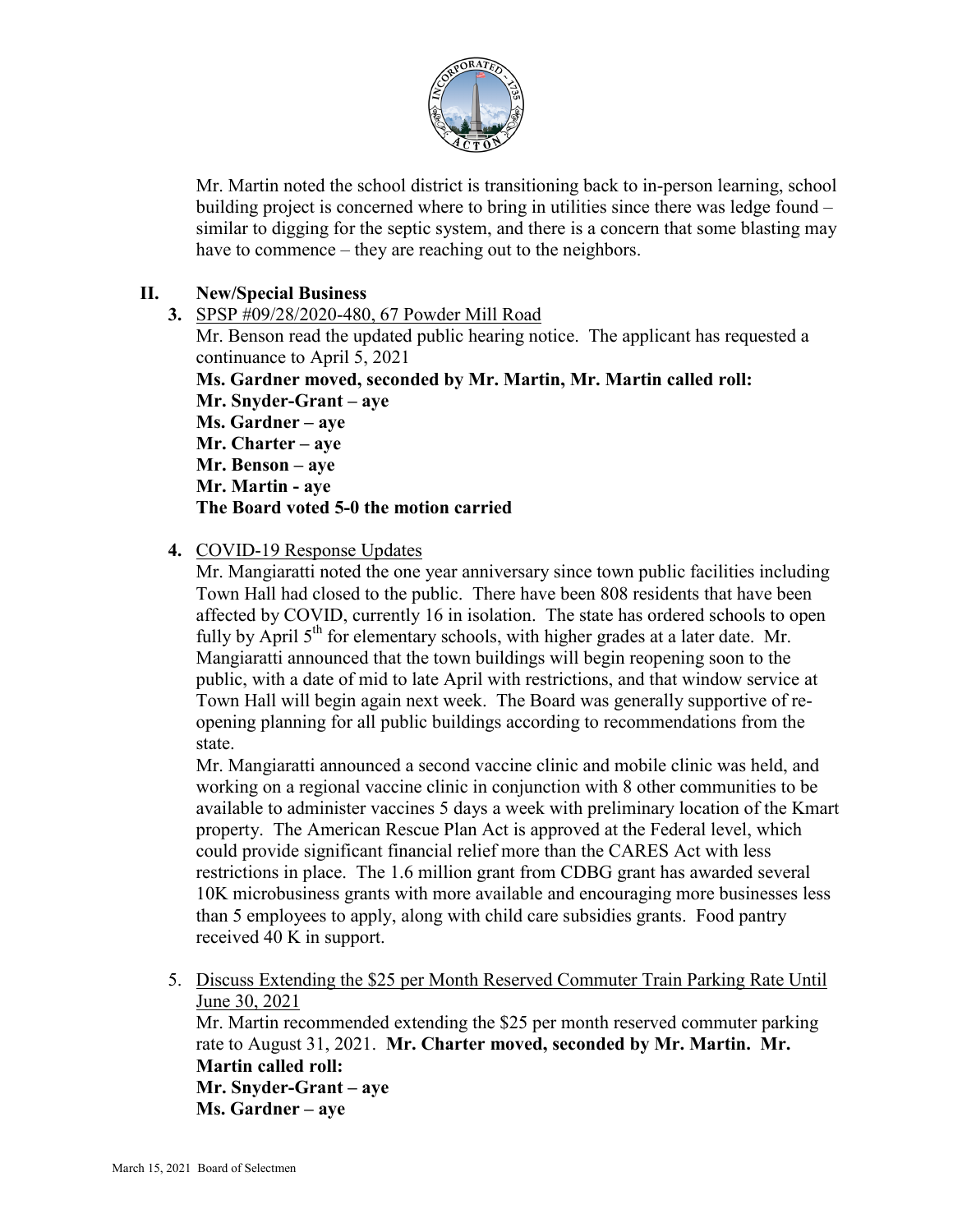

**Mr. Charter – aye Mr. Benson – aye Mr. Martin - aye The Board voted 5-0 the motion carried**

6. Approve Letter of Support for Technical Assistance Applications

The Nashoba Greenways project is proposed to meet up multiple towns via rail trails being led by Littleton. Littleton is looking for support from the Board in form of a letter to MAPC.

The Green Advisory Board and the Sustainability Director Andrea Becerra are looking for support from the Board for TAP funding for the Town of Acton's Climate Action Planning from MAPC.

The Board approved Jon Benson to sign both letters of support with no formal vote involved.

7. Approve Letter of Support for Acton Housing Authority Project Eligibility Application

The Board approved Jon Benson to sign the letter of support with no formal vote involved.

8. Discuss Drive Up Window Zoning Bylaw Proposal

Mr. Charter updated the Board the result of public surveys regarding adding drive-up window service, which was well received and supported to move forward with a public hearing by the Planning Board. The DRB generally did not support drive-up service, but added in a memo with suggestions on how to proceed or design the allotment in the village districts and be a special permit required. The Board supported the Planning Department to present a proposed zoning by-law to allow for drive-up windows for pharmacies and restaurants town-wide at a public hearing of the Planning Board on Wednesday, March 24. Some members of the Board noted concerns from businesses in West Acton unable to add a drive up component and fear losing business from it. The Board supported moving ahead with a draft bylaw with the Planning Board public hearing on March  $24<sup>th</sup>$  and Mr. Charter will reach out to the DRB ahead of the Planning Board hearing.

- 9. Preliminary Feedback on FY2022-FY2031 Capital Improvement Plan ahead of Planned March 29<sup>th</sup> Presentation Mr. Mangiaratti recapped the Board on the proposed 10 year CIP plan. Mr. Mangiaratti was looking to the Board for feedback prior to the presentation to the Finance Committee on 3/29. Mr. Snyder-Grant suggested adding a community center as a possibility to include in the 10 year plan.
- 10. Discuss Acton Leadership Group Financial Model and Proposed Use of Reserves The Board supported the Town Manager's proposal to use stabilization funds in place of Free Cash to fund a portion of the proposed FY22 capital plan which will help to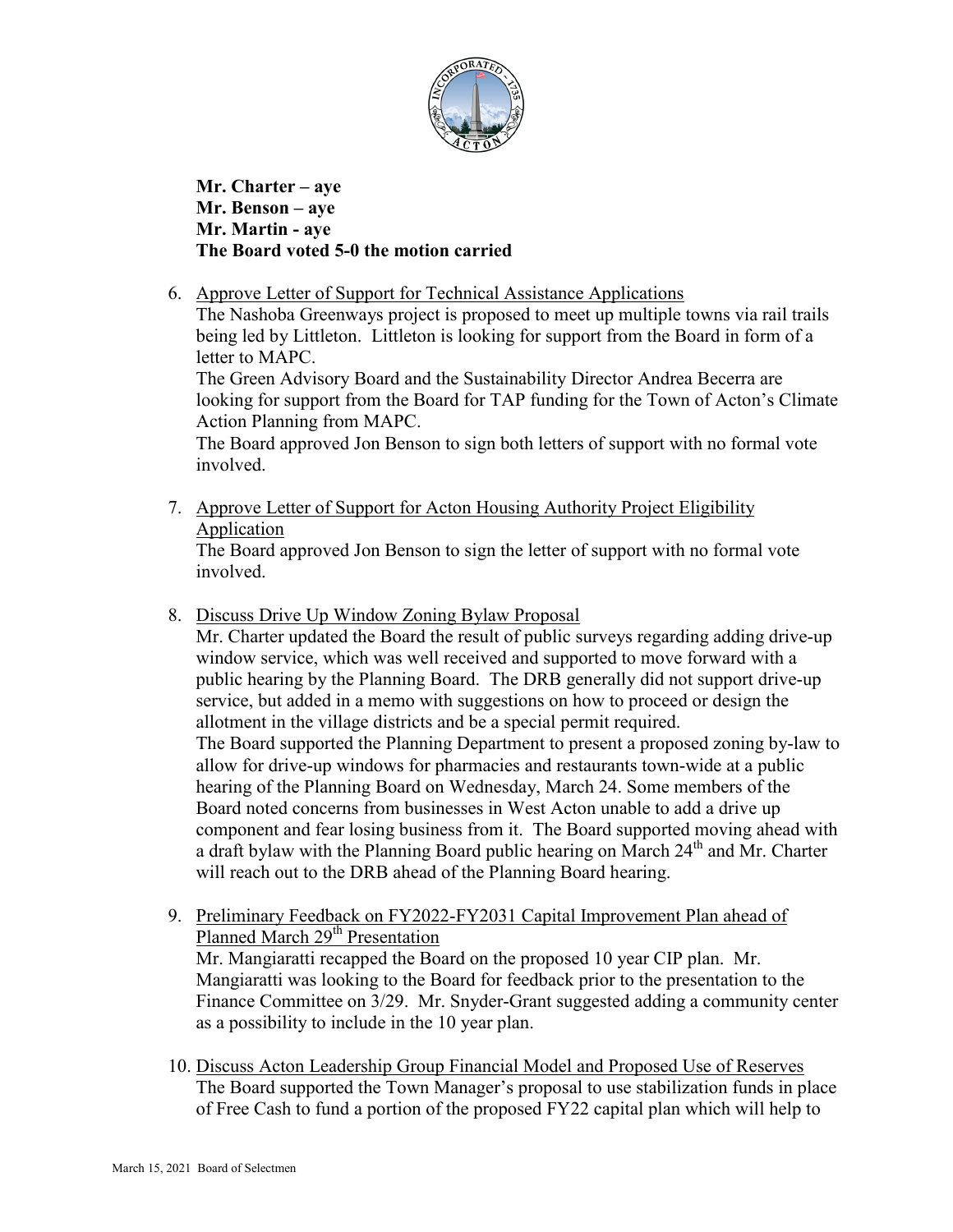

balance the current ALG plan, as well a proposal to include funding for a dog park grant match.

11. Presentation from Agricultural Commission of Right to Farm Signs and Approval of Sign Locations

Patrick Hearn from the Agricultural Commission made a brief presentation on the approval of sign locations for Right to Farm. The purpose is to promote farm awareness and would be positioned at entrances into Acton. There would be 2 different signs, a stand-alone and one added to the existing Entering Acton signs. The AgCom is requesting approximately \$300 to purchase the signs and permission to place them.

**Ms. Gardner moved the Right to Farm signs as proposed locations are supported by the Board, seconded by Mr. Charter. Mr. Martin called roll:**

**Mr. Snyder-Grant – aye Ms. Gardner – aye Mr. Charter – aye Mr. Benson – aye Mr. Martin – aye The Board voted 5-0, the motion carried.**

12. Update on the Vacant Kmart Property and Potential Proposed Concept for Reuse Mr. Charter briefed the Board and the public about the history of the vacant Kmart parcel. Several different developers have approached town staff in the past with development proposals, but since backed out. Ed Marsteiner and Matt Davis of National Development of Newton, Massachusetts, made a preliminary presentation of a plan for the redevelopment of the K-Mart parcel which included a possible independent/memory care apartment type living facility with two separate commercial buildings. Several comments and questions were made by Board members and members of the public. The Board took no position.

## **III. Consent Items**

**Ms. Gardner moved to approve consent items 13-15, seconded by Mr. Snyder-Grant. Mr. Martin called role:**

**Mr. Snyder-Grant – aye Ms. Gardner – aye Mr. Charter – aye Mr. Benson – aye Mr. Martin - aye The Board voted 5-0 the motion carried**

**Ms. Gardner moved to adjourn, seconded by Mr. Martin. Mr. Martin called role: Mr. Snyder-Grant – aye Ms. Gardner – aye**